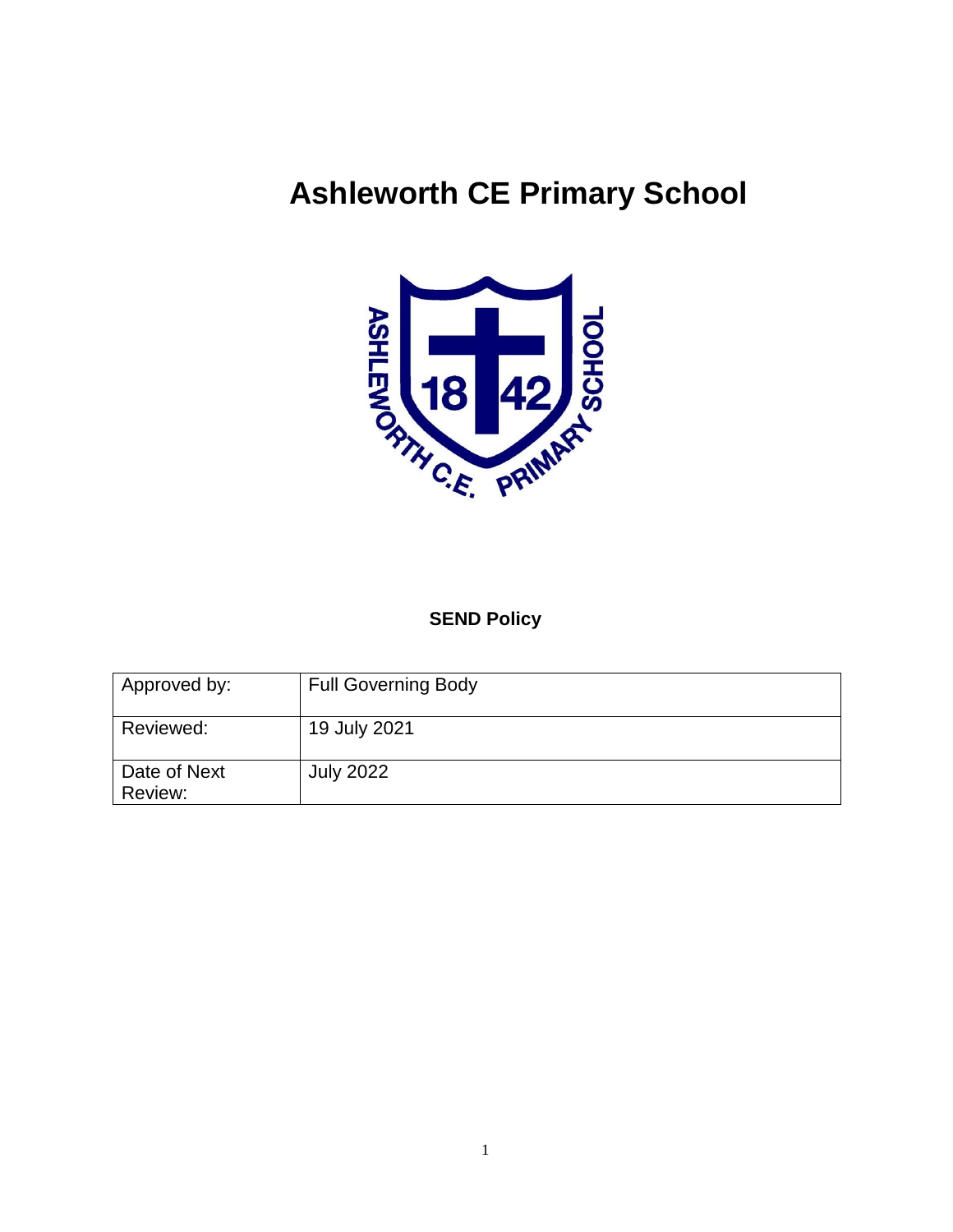# **Ashleworth CE Primary School SEND Policy**

## **Introduction**

Ashleworth Primary School values the contribution that every child and young person can make and welcomes the diversity of culture, religion and intellectual style. The school seeks to raise achievement, remove barriers to learning and increase physical and curricular access for all. Provision for pupils with Special Educational Needs is the responsibility of the governing body and all members of staff. **All pupils** are valued and respected as equal members of the school. **All teachers** are teachers of pupils with SEN.

This Policy and Guidance takes into consideration Legislation and DfE guidance :

**Special Educational Needs and Disability (SEND) Code of Practice 2015** and the following legislation:

Part 3 of the Children and Families Act 2014, which sets out schools' responsibilities for pupils with SEN and disabilities

**The Special Educational Needs and Disability Regulations 2014,** which set out schools' responsibilities for education, health and care (EHC) plans, SEN co-ordinators (SENDCOs) and the SEN information report

**Keeping children safe in education: for schools and colleges**, which sets out that a schools Designated safeguarding lead must be aware of the safe guarding risks for children with SEND

# **Objectives**

- To ensure the Special Educational Needs of pupils are identified, assessed, provided for and regularly reviewed
- To enable pupils with SEN to maximise their achievements
- To ensure that all pupils with SEN are offered full access to a broad, balanced and relevant curriculum including the Early Years Foundation Stage and the National Curriculum as appropriate
- To work in partnership with parents to enable them to make an active contribution to the education of their child
- To take the views and wishes of the child into account
- Due regard will be given to the SEN Code of Practice where applicable.
- To implement Gloucestershire Local Authority's Graduated Pathway as published in 'The Local Offer' accessed via:

https://www.glosfamiliesdirectory.org.uk/kb5/gloucs/glosfamilies/family.page?familyc hannel=2

**The four areas of SEND:** The SEND Code of Practice 2015 states that a child can be placed on the SEN register if:

"they have a learning difficulty or disability which calls for special educational provision to be made for him or her" (Page 15).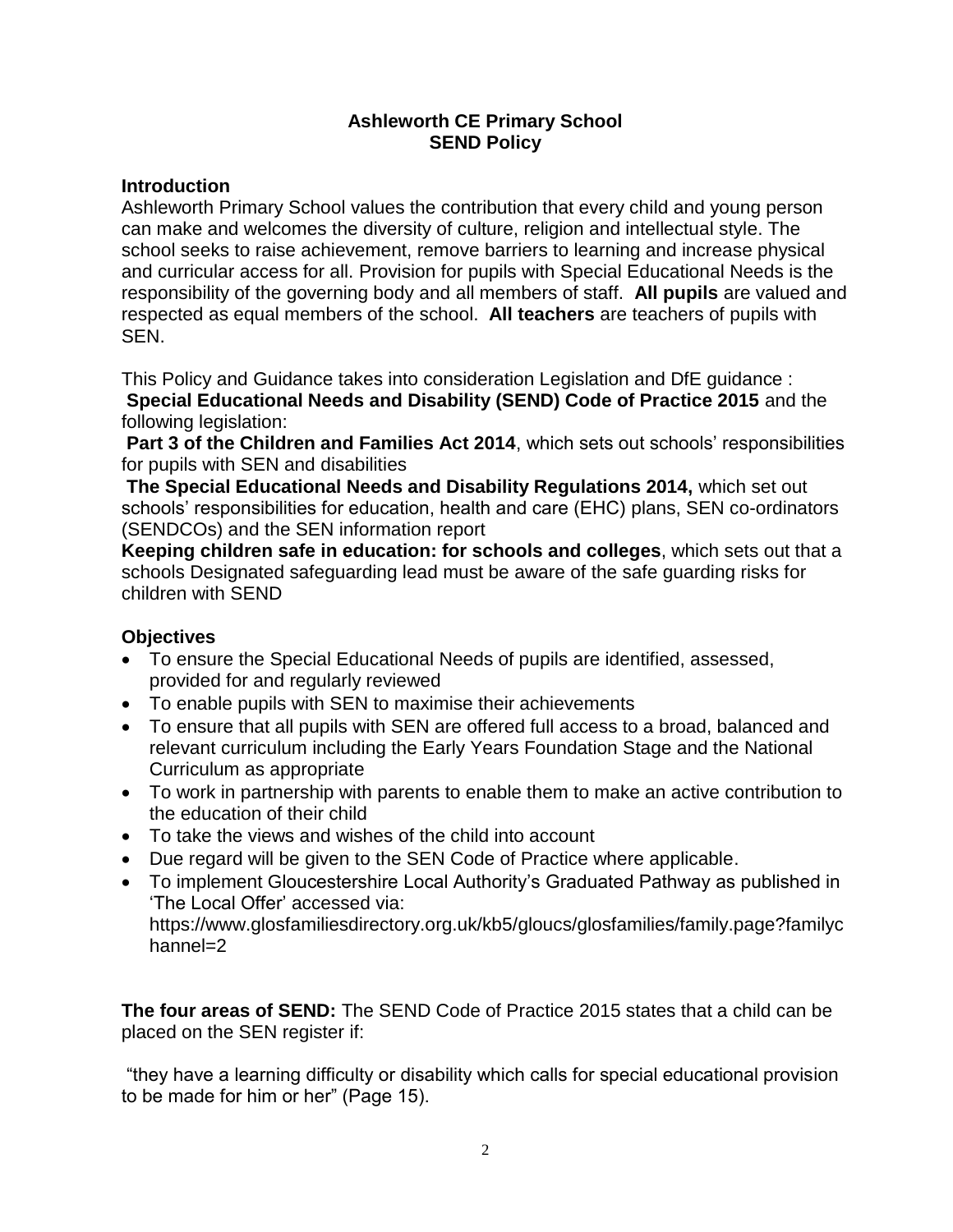The code of Practice then defines the learning difficulty as a child who has a greater difficulty when learning than that of their age-related peers. It also defines a disability as children being hindered or not able to access the facilities available to them and children of their age. These learning difficulties and disabilities mean that children may have barriers to leaning and may stop children being able to achieve their full potential.

The Code of Practice then defines these into **four areas of need**:

1 **Cognition and learning**: This is where children may need appropriate differentiation to be able to access the work alongside their peers. These children may have Moderate Learning Difficulties (MLD) where more support and targeted intervention is needed in a few areas of the curriculum. It could also encompass children with a more Specific Learning Difficulty (SpLD), such as Dyslexia or Dyscalculus, where pupils have difficulties in a specific area of the curriculum.

**2 Communication and Interaction**: This encompasses children with Speech and Language delays or speech disorders and impediments. It also includes children on the Autistic spectrum who may find social interaction with peers and adults difficult.

**3 Social, Emotional and Mental Health**: This encompasses a range of social and emotional symptoms and behaviours that children may display, that prevents them from fully accessing the curriculum. These can include anxiety, Attention Deficit Hyperactivity Disorder (ADHD) and challenging and disruptive behaviours.

**4 Physical and Sensory**: This encompasses children whose access to the facilities around school is hindered or prevented by their physical disability. They may need adjustments and provision to ensure that they can access the resources and environment in line with their peers. This can include children with Visual Impairments (VI), Hearing Impairments (HI) or Multi-sensory Impairment (MSI).

These categories of SEN will be used to inform identification of needs and planning, ensuring that children receive the appropriate and most effective support. It also enables the school to contact the outside professionals with the correct expertise to guide and advise our practice, ensuring our provision for the child's needs is effective.

| <b>Reports and responsibilities</b> |                                          |                      |  |
|-------------------------------------|------------------------------------------|----------------------|--|
| Michelle Kelly                      | <b>Head Teacher</b>                      | (Contact via school) |  |
| <b>Richelle Daniels</b>             | SENCo rdaniels@ashleworth.gloucs.sch.uk  | "                    |  |
| Michelle Kelly                      | <b>Designated Safeguarding Lead</b>      | "                    |  |
| <b>Elaine Huggins</b>               | Deputy Safeguarding Lead                 | $\epsilon$           |  |
| Rachel Hope                         | <b>Chair of Governors/ SEND Governor</b> | "                    |  |
| <b>Matt Baker</b>                   | Educational Psychologist (LA)            | 01452 328910         |  |
| <b>Roz Rees</b>                     | <b>Advisory Teaching Service</b>         | 01594 823102         |  |
| <b>Kate Barnes</b>                  | Forest of Dean SEND case Coordinator     | 01452 427626         |  |
| Sam James                           | <b>Early Help Coordinator</b>            | 01452 328052         |  |
| Linda Taylor                        | <b>School Doctor</b>                     | 01452 891000         |  |
|                                     |                                          |                      |  |

## **Roles and responsibilities**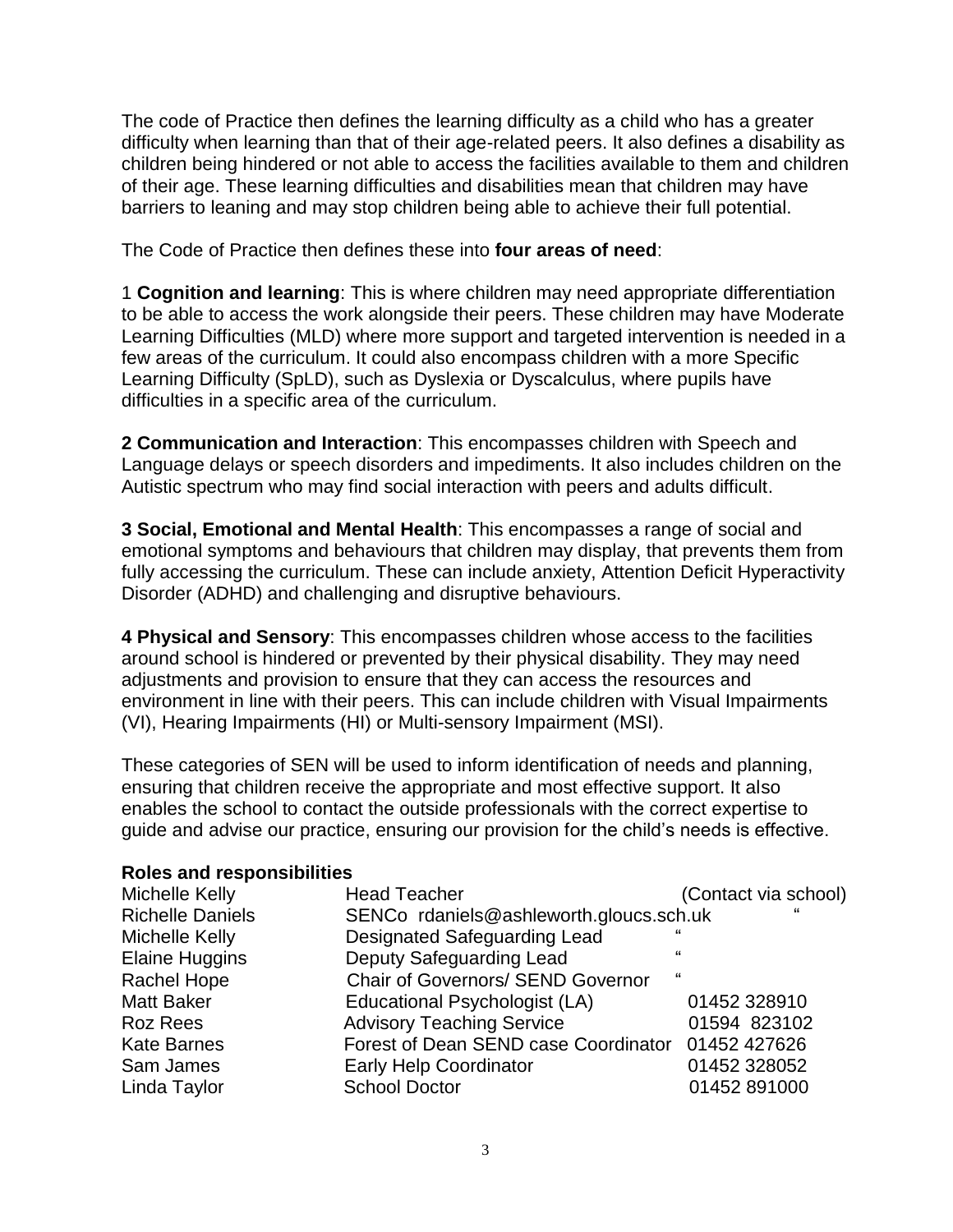360/01452 427566

## **Admission Arrangements** (also see Admissions Policy)

The headteacher is responsible for the admission arrangements in accordance with the local education authority. Our school acknowledges in full its responsibility to admit pupils with already identified Special Educational Needs, as well as identifying and providing for those we assess as having Special Educational Needs.

## **Specialised Provision**

- Toilet with wide access and grab handles etc in main building
- Ramped access to classes one and two and ramped fire escape from class two
- Main school building on one level
- Reasonable adjustments to provision would be made as required
- Parents are requested to fill in a form if pupils require medication during school day
- Care Plans will be drawn up and adhered to as appropriate

#### **Allocation of Resources**

School allocates funding from its main school budget towards SEND teaching and support, the role of SENCo (SEN Coordinator), SEND resources and EHCP funding.

#### **Identification, Assessment, Provision and Review**

We are a small school where teachers get to know pupils well and understand their needs at an early stage. Our pre-school group, Acorns, works closely with Class 1 ensuring children a smooth transfer into the Reception Year. Children transitioning from Class 1 to Class 2 are all given transition sessions with the SENDCo and staff work closely together to facilitate smooth transitions.

Any concerns about a child's development will be discussed with parents and child from the outset. Our pupils' progress is continually monitored by teachers and where necessary different teaching or extra help (called "intervention") is planned to help them to catch up (we call this "closing the gap"). When children still make a lack of progress, despite the extra help, we begin Gloucestershire's "graduated and integrated pathway" in line with the DfES Code of Practice 2015. Identification of a pupil needing SEN support is made as early as possible and fully discussed with parents. At all times we will maintain privacy and confidentiality.

This pathway has four stages:

- Profile: **All** children fill out their own "Profile" which tells what is important to them and their hopes for the future
- My Plan: Where a child is still showing a lack of progress despite extra help we may decide they need additional support. The SENCo works with teachers, parents and the child to list the child's needs; the outcomes we hope to achieve and how. Other experts such as the Educational Psychologist or behaviour specialist will be involved as appropriate, always after discussion and with permission from parents. Advice is also available from the county SEN team.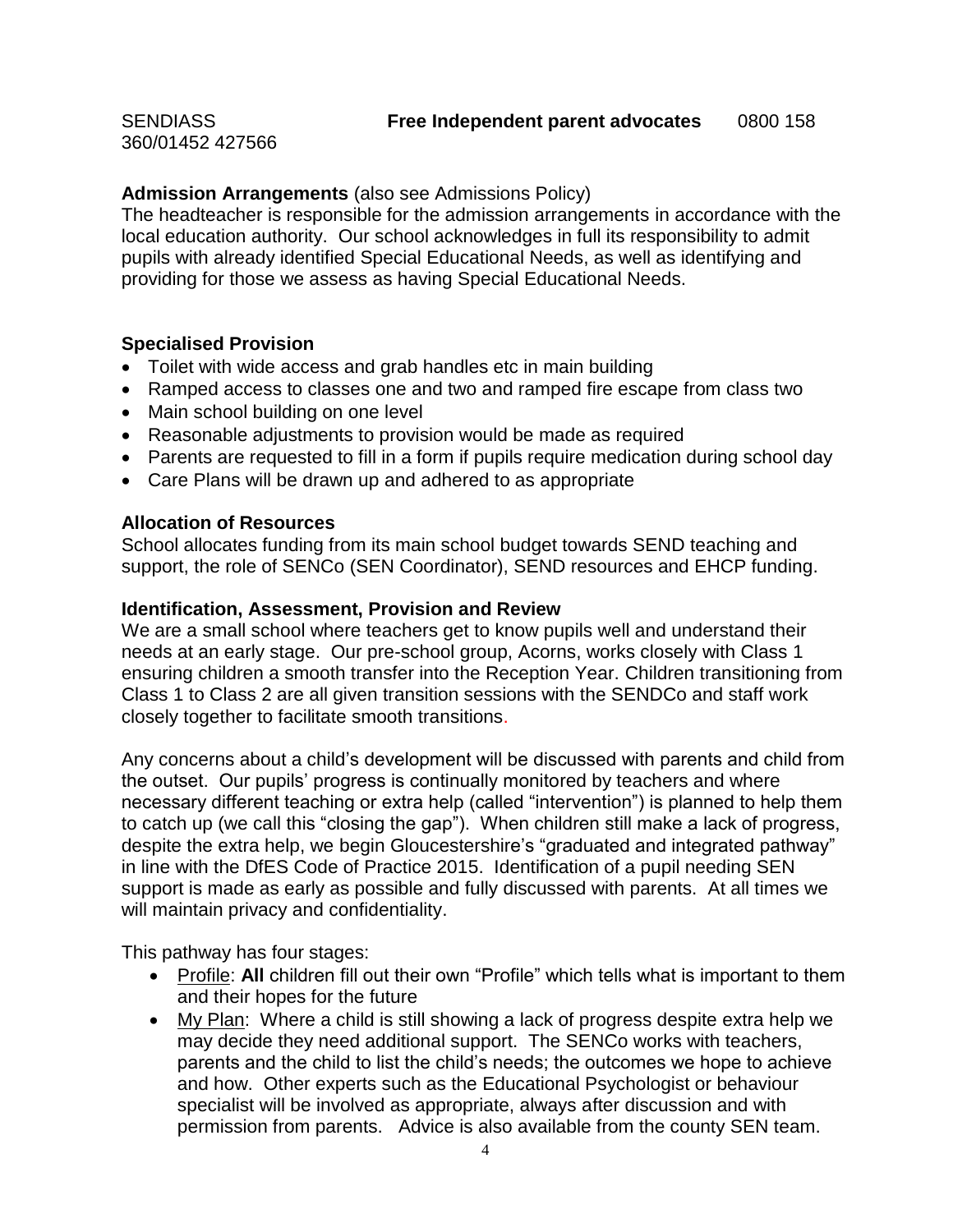- My Plan Plus: This is a "multi-agency" plan, still listing the agreed needs and outcomes, but where there are more experts involved and they can come together with parents for joint discussion.
- Education, Health and Care Plan (EHCP): When the My Plan Plus is not sufficient to meet the child's educational needs then the case can be put to the Local Authority for an "EHC needs Assessment". An EHCP involves a more intensive level of specialist help that cannot be met from the resources available to schools. It brings a child's education, health and social care needs into a single, legal document.

The list of children at our school with a My Plan, My Plan Plus or EHCP is called the "SEND Register." The Plans are regularly reviewed with parents, children, staff and other agencies involved and new Plans agreed. Where a child is achieving their outcomes, they can move up through the stages or may no longer need additional support and can be removed from the register, of course we would continue to carefully monitor their progress.

Pupils entering our school already identified as needing SEN support will be assessed and integrated at the appropriate stage as above.

# **Monitoring and Evaluating the Education Provided for Pupils with SEND**

In addition to the regular tracking of progress and achievement for all children, we regularly review the needs and expected outcomes on My Plan, My Plan Plus and EHCP; check the success of intervention work and meet formally and informally to discuss children's progress. The views of parents and children are sought and valued at every stage.

# **The Role Played by Parents of Pupils with SEN**

The school values the vital role that parents play in their child's development and education. Parents are continually involved in their child's education through informal discussion and formal reviews. Our open door policy offers access to information, advice and support at all times. We work to support and empower parents to:

- Recognise and fulfil their responsibilities and play an active and valued role in their child's education
- Have knowledge of their child's entitlement within the SEN framework
- Make their views known about how their child is educated

# **Access to the Curriculum**

All pupils have the entitlement to a broad, balanced and relevant curriculum. Pupils on the SEND register are taught with their peers in mainstream classes and study the appropriate curriculum. All teaching and support staff strive to:

- Provide suitable learning challenges
- Meet the pupils' diverse learning needs
- Remove the barriers to learning and assessment
- Use a range of strategies to develop the pupils' knowledge, understanding and skills.
- Modify materials or provide support as necessary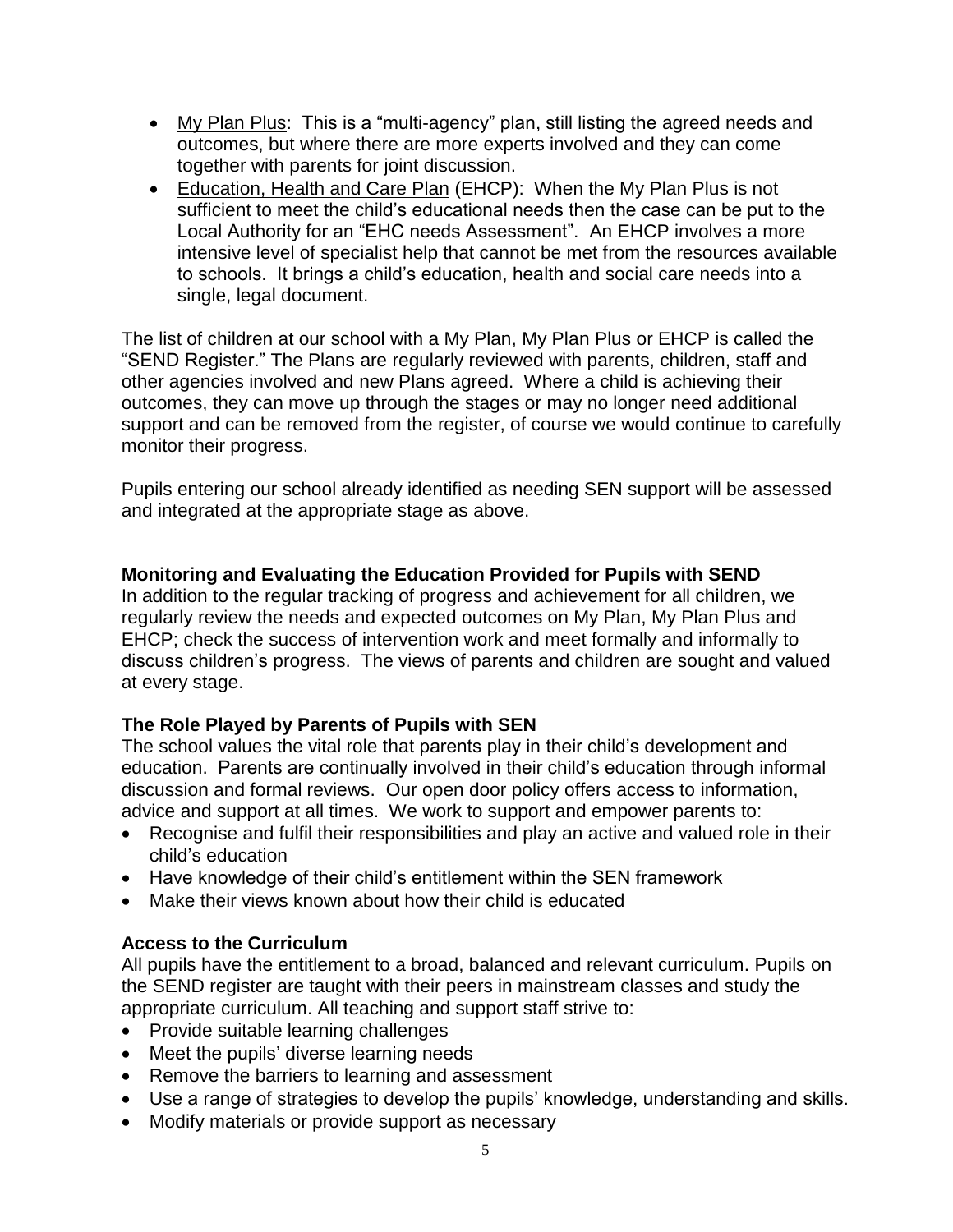• Bespoke one-to-one or small group teaching sessions are planned as appropriate.

# **Access to the Wider Curriculum**

In addition to the statutory curriculum the school provides a range of additional activities and after school clubs. Pupils with special needs are actively encouraged and supported to join in and benefit from these activities. Their participation in these activities is monitored carefully.

# **Links with other Schools and Training**

- Ashleworth CE Primary School and Churcham Primary School work with our cluster schools (GloWMATCH) supporting each other for continued improvement including SEN teaching strategies and resources.
- SENCO attendance at courses/conferences and Forest cluster meetings
- Training via the WGSP
- Training via GHLL
- INSET training linked to key curriculum areas/School Improvement Plan.
- Specific training for staff as appropriate to children's particular needs

SENDIASS Gloucestershire provides free, confidential and impartial advice to parents and young people between the ages of 16 and 25. They can help parents play an active and informed role in their child / young person's education.

SENDIASS Advisers can:

- Provide information and advice on the telephone
- Meet you in person to discuss your concerns
- Help you to prepare for meetings, appeals and tribunals
- Support you to attend meetings
- Help you to prepare for transport, exclusion and admissions appeals
- Support you to attend transport, exclusion and admission appeal hearings
- Help to explain reports written by professionals
- Explain the Education, Health and Care Needs Assessment process
- Provide a range of written literature
- Provide advice on matters such as SEN support, starting or changing schools, attendance, bullying, home to school transport, exclusions
- Help you to prepare for Special Educational Needs and Disability (SEND) **Tribunals**
- With parents' permission liaise with schools and other agencies